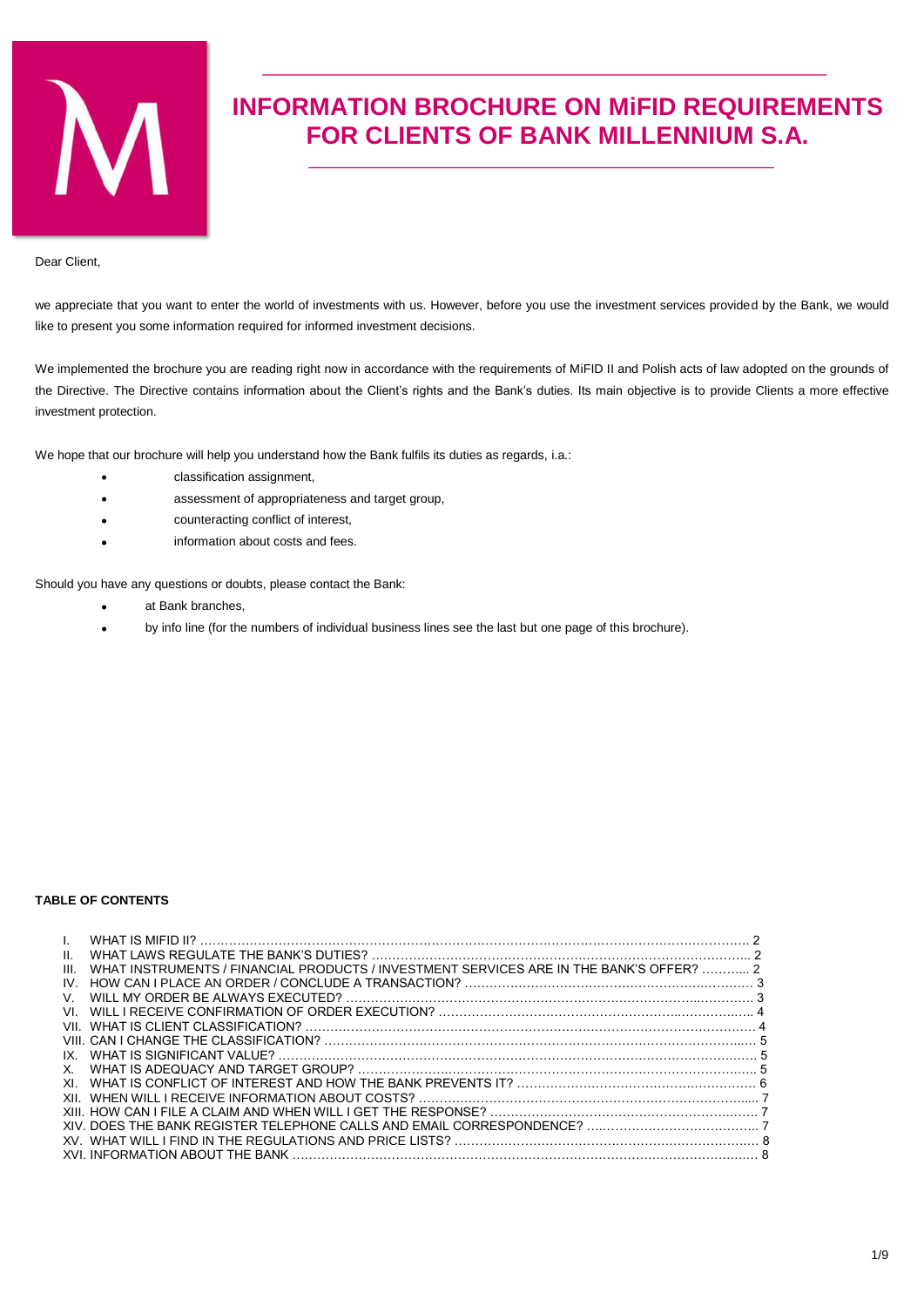

MiFID II is European Directive that was implemented in order to:

- improve protection of the Clients investing in financial products and instruments,
- increase trust for financial markets,
- ensure transparency of the Bank's operations.

## **II.** WHAT LAWS REGULATE THE BANK'S DUTIES?

**MiFID II** includes numerous regulations from:

1. **the European law,** i.a.:

- Directive 2014/65/EU of the European Parliament and of the Council of 15 May 2014 on markets in financial instruments and amending Directive 2002/92/EC and Directive 2011/61/EU,
- Commission Delegated Regulation (EU) 2017/565 of 25 April 2016 supplementing Directive 2014/65/EU of the European Parliament and of the Council as regards organisational requirements and operating conditions for investment firms and defined terms for the purposes of that Directive.
- 2. **the Polish law,** i.a.:
- Act of 29 July 2005 on Trading in Financial Instruments,
- Act of 29 August 1997 the Banking Law

and numerous executive regulations.

**III.** WHAT INSTRUMENTS / FINANCIAL PRODUCTS / INVESTMENT SERVICES ARE IN THE BANK'S OFFER?

**Business Clients Individual Clients Prestige Clients Private Banking Clients Corporate Banking Clients Mutual funds** Participation units of Polish funds **x x x x x x x** Participation titles of foreign funds **x x x x x** Investment certificates of closed investment funds **x Structured deposits x x x Debt securities** Bank securities / Structured bank securities **by a contained bank securities x x x** Bonds: corporate, municipal, treasury and treasury bills **<sup>x</sup> <sup>x</sup> <sup>x</sup> Shares admitted to organised trading the set of the set of the set of the set of the set of the set of the set of the set of the set of the set of the set of the set of the set of the set of the set of the set of the set Combined products** (e.g. term deposit with investment fund) **x x x Derivative instruments**  Forward foreign exchange transactions **x** FX Swaps **x** FX options **x** Exotic FX options **x** Forward Rate Agreements (FRA) **x** Interest Rate Swaps (IRS) **x** Interest rate options **x** Cross Currency Interest Rate Swaps (CIRS) **x**

Below we present the Bank's offer of financial instruments and products, and investment services for different Client segments. Below please find the list of **financial instruments and products** (the current list is available in the Bank's branches and on the Bank's website):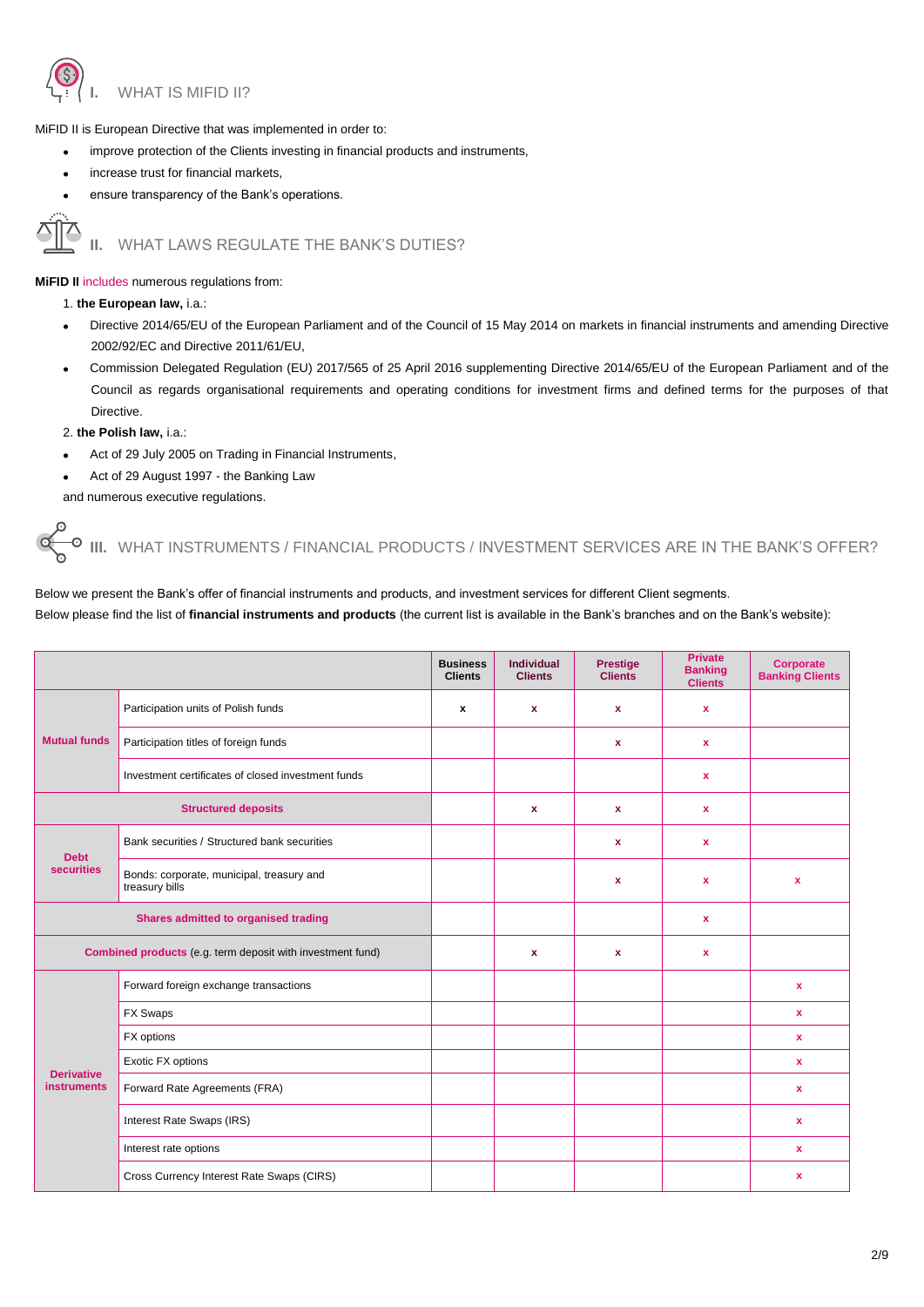#### Below please find the list of the **investment services** provided by the Bank:

|                                                                                                                              | <b>Business</b><br><b>Clients</b> | <b>Individual</b><br><b>Clients</b> | <b>Prestige Clients</b> | <b>Private Banking</b><br><b>Clients</b> | Corporate<br><b>Banking Clients</b> | Client who is a<br>security issuer |
|------------------------------------------------------------------------------------------------------------------------------|-----------------------------------|-------------------------------------|-------------------------|------------------------------------------|-------------------------------------|------------------------------------|
| Acceptance of Client's orders to buy or sell<br>financial instruments and their transfer to the<br>entities executing orders | x                                 | x                                   | x                       | x                                        |                                     |                                    |
| Purchase and disposal of financial instruments<br>on the Bank's own account,<br>also in order to execute Client's orders     |                                   |                                     | x                       | $\boldsymbol{\mathsf{x}}$                |                                     |                                    |
| Offering of securities                                                                                                       |                                   |                                     |                         |                                          |                                     |                                    |

That's not all - the Bank may also:

- provide Clients generic advice,
- provide commercial publications on the market (prepared by the Bank or upon the Bank's request),
- keep securities accounts within dedicated custodial activity (in accordance with separate regulations),
- keep current accounts (in selected currencies), for settling the transactions in financial products and instruments,
- finance investments.

The Bank has the right to collect fees or commissions for provision of the above services.



# **IV.** HOW CAN I PLACE AN ORDER / CONCLUDE A TRANSACTION?

An order can be placed (depending on products and instruments available in particular channels in accordance with relevant regulations):



**Personally** in the Bank's branches (exclusively in the Bank's own branches)





and in case of Corporate Banking Clients by means of the communication channels defined in the agreement as regards financial instruments offered by the Treasury Department of the Bank.

Placing an order by phone or in Millenet requires:

- 1) conclusion of agreement on access to services through Electronic Banking Channels (KBE),
- 2) consent for submission of the information required by the law and addressed directly to you,
- 3) consent for submission of the information of general nature, not addressed directly to you i.e. for instance through the Bank's website.



# **V.** WILL MY ORDER BE ALWAYS EXECUTED?

The Bank may refuse to execute the order, for instance in case when:

- there are no data required for its performance (e.g. transaction type, price or execution deadline),
- the order is internally contradictory,
- the order is unclear or equivocal,
- the Bank has doubts as to the identity of the person placing the order,
- the Bank has doubts as to the scope of powers of the person placing the order (e.g. scope of the power of attorney),
- no sufficient funds have been made available for execution of the order,
- the Bank's systems fail essential to execute the order.

If such a situation occurs - we will inform you immediately and state the cause of the rejection.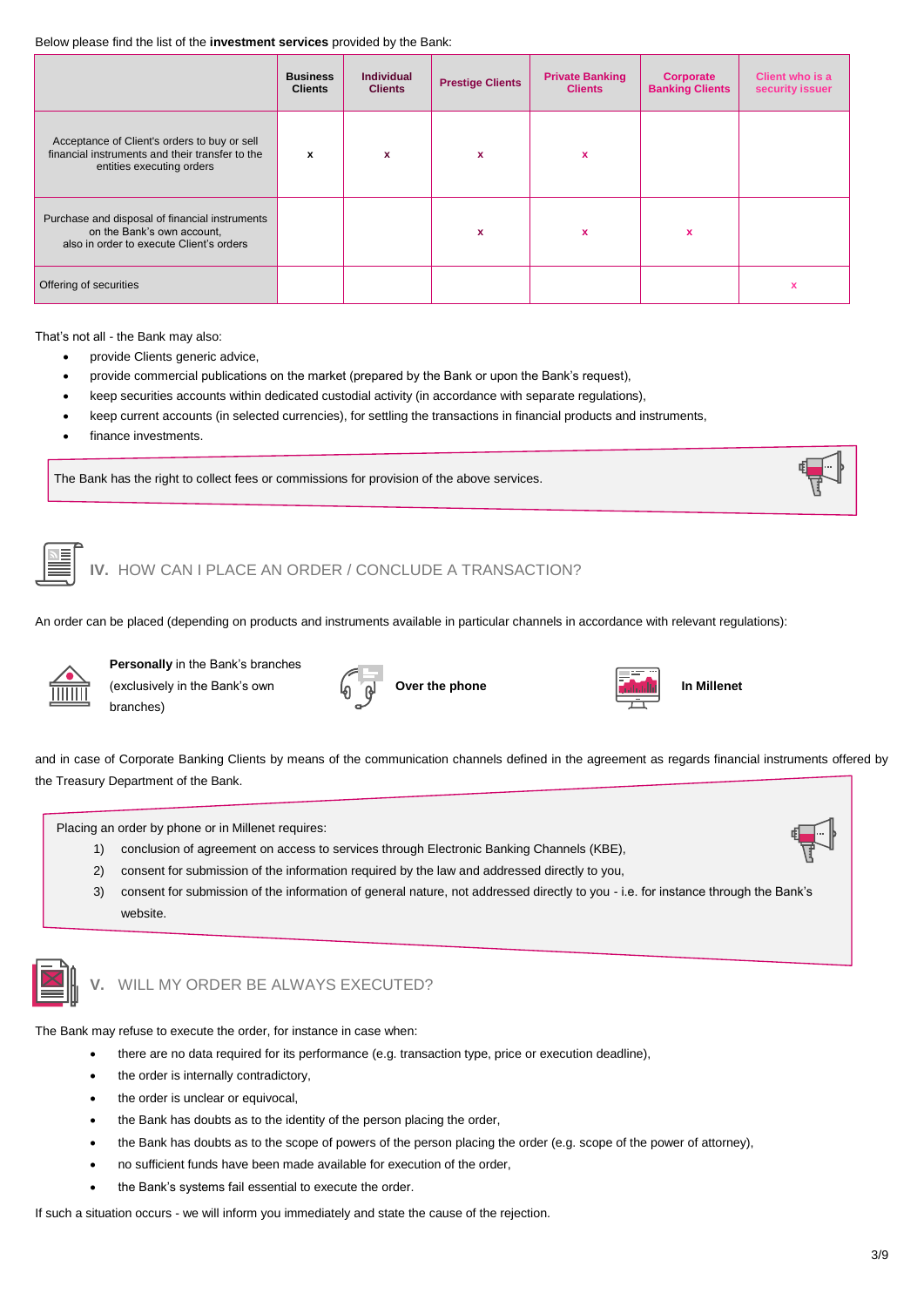

Yes, the Bank will provide you a confirmation of order execution. You will receive it as soon as possible, not later than until the end of the next business day following execution of the order.

If it is not the Bank that executes the order, you will receive the confirmation of its execution from **the entity responsible for its performance**. For example:





You place an order to purchase a financial instrument (e.g. investment fund participation units) **at the Bank.**

**The Bank** accepts and transfers the order to **the entity** (e.g. investment fund company - TFI), that performs the order.





**The entity** performing the order (e.g. TFI) will provide you confirmation of order execution.

Irrespective of who performs the order, upon your request the Bank will provide you a status execution update.



**VII. WHAT IS CLIENT CLASSIFICATION?** 

Before starting provision of financial services the Bank classifies the Client to one of the three following groups:

| 1<br><b>Retail Client</b><br>is covered with the highest scope of<br>protection.<br>for this reason the Bank assigns to this<br>category all the Clients:<br>Individual Clients,<br>1)<br><b>Prestige Clients,</b><br>2)<br><b>Private Banking Clients,</b><br>3)<br><b>Business Clients,</b><br>4)<br>Corporate Banking Clients, if he<br>5)<br>has not been classified as<br>Professional Client.                             | $\overline{2}$<br><b>Professional Client</b><br>is covered with a lower scope of<br>protection than Retail Client.<br>Professional Clients have proper level<br>of investment knowledge and<br>experience.                                                                                                                                                                                                                                                                                                                                                                                                                                                                                                                                                                                                                                                                           | 3<br><b>Eligible Counterparty</b><br>is covered with the lowest scope of<br>protection from among all categories.<br>Eligible Counterparties have broader<br>knowledge and experience in investing<br>and operation of financial markets.                                                                                                                                                                                                         |
|---------------------------------------------------------------------------------------------------------------------------------------------------------------------------------------------------------------------------------------------------------------------------------------------------------------------------------------------------------------------------------------------------------------------------------|--------------------------------------------------------------------------------------------------------------------------------------------------------------------------------------------------------------------------------------------------------------------------------------------------------------------------------------------------------------------------------------------------------------------------------------------------------------------------------------------------------------------------------------------------------------------------------------------------------------------------------------------------------------------------------------------------------------------------------------------------------------------------------------------------------------------------------------------------------------------------------------|---------------------------------------------------------------------------------------------------------------------------------------------------------------------------------------------------------------------------------------------------------------------------------------------------------------------------------------------------------------------------------------------------------------------------------------------------|
| The Bank classifies Corporate Banking<br>Clients as Retail Clients, if they do not<br>fulfil at least two of the below<br>conditions:<br>balance sheet total of a given<br>1)<br>entrepreneur is at least EUR 20<br>000 000.<br>the value of the net turnover<br>2)<br>achieved by a given entrepreneur<br>is at least<br>EUR 40 000 000,<br>own capital (funds) of a given<br>3)<br>entrepreneur is at least EUR 2<br>000 000. | The Bank assigns the category of<br>Professional Client to the entities:<br>1)<br>indicated in the Act on Trading in<br>Financial Instruments or<br>upon Client's request in case of<br>2)<br>fulfilment of certain conditions:<br>regards<br>financial<br>as<br>a.<br>instruments the principles<br>are defined in par. 5 of the<br>Regulation of the Minister of<br>Finance of 30 May 2018 in<br>the matter of procedure and<br>conditions<br>of<br>actions<br>of<br>investment<br>companies,<br>banks, mentioned in art. 70<br>sect. 2 of the Act on trading in<br>financial instruments, as well<br>as custodian banks,<br>regards<br>b.<br>as<br>structured<br>deposits the principles are<br>defined in par. 5 of the<br>Regulation of the Minister of<br>Finance of 21 January 2019<br>in the matter of provision of<br>services by banks relative to<br>structured deposits. | The Bank assigns the category of<br>Eligible Counterparty to:<br>the entities indicated in Art. 3 item<br>1)<br>39d) of the Act on Trading in<br>Financial Instruments,<br>upon Client's request on the<br>2)<br>principles set forth in the Act,<br>3)<br>Client from another member state<br>who has a status of eligible<br>counterparty in accordance with<br>the regulations of the member<br>state in which he has his seat or<br>domicile. |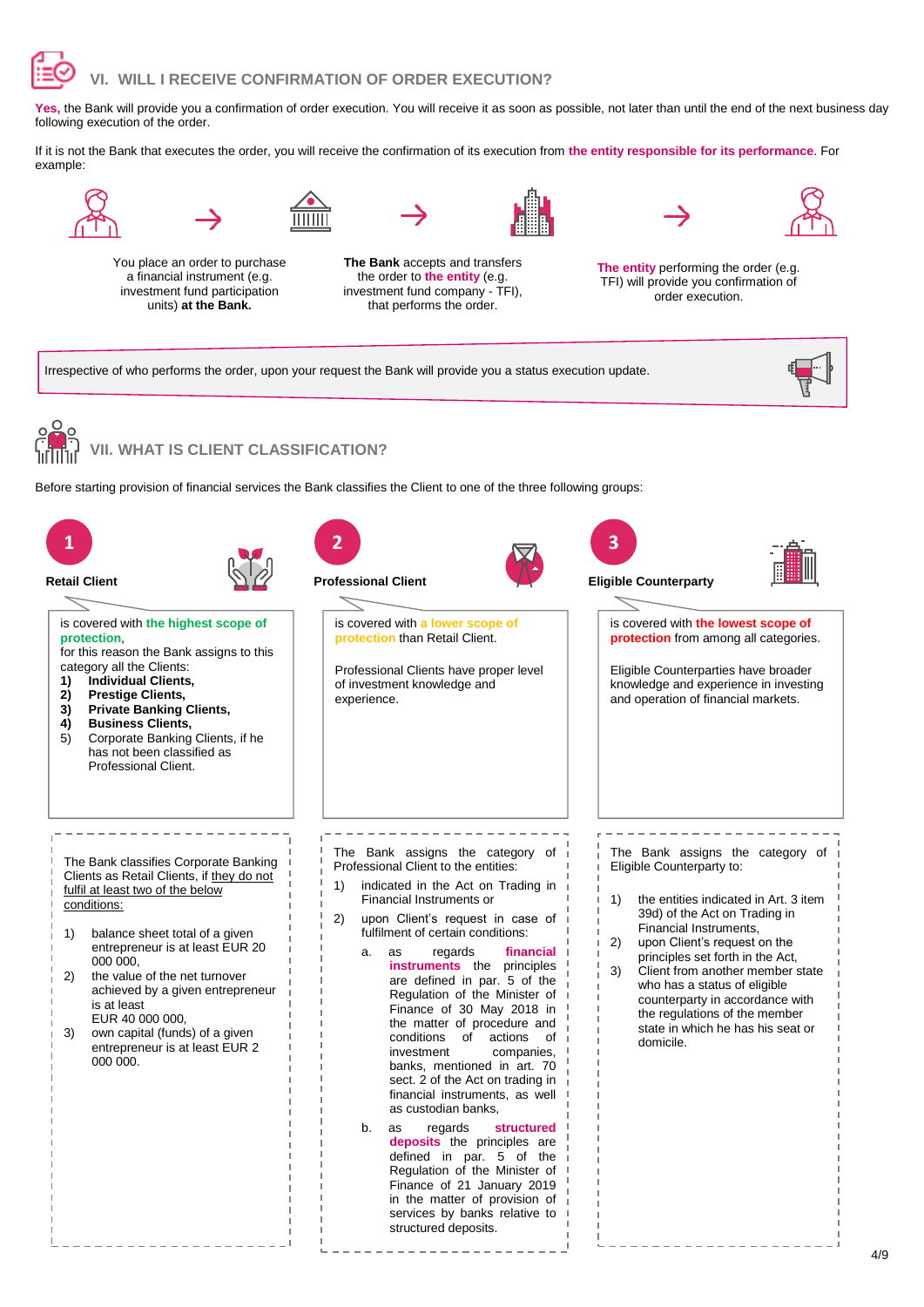### **VIII. CAN I CHANGE THE CLASSIFICATION?**

Yes - as a Client, you are entitled to apply for a change in the classification:

 From a higher category into a lower one (e.g. from Professional Client to Retail Client, from Eligible Counterparty to Professional Client or Retail Client)

#### **The change implies increase in the protection level.**

- From a lower category into a higher one (e.g. from Retail Client to Professional Client, from Professional Client to Eligible Counterparty).
- **The change implies reduction of the protection level!** The Bank may refuse to approve upgrade of Client's category.

If you want to change Client's category, you have to apply in writing. Apart from the application, the Bank may request you to submit additional documents such as account statements, employment certificates, civil-law agreements defining the scope of duties or adequate documents - they will be required for the application review. You should file your application for classification change on the form prepared by the Bank.

After analysis the Bank will inform you about its results.

Remember! You are obliged to submit information on the data changes with impact on the possible change of your classification.



What does a change in the Client category to Professional Client or Eligible Counterparty mean for you?

- We will not conduct adequacy assessment the Bank will conclude that you have proper level of investment knowledge and experience,
- o If you are classified as Eligible Counterparty, we will not provide you document *"Policy of execution of orders and acting in the Client's best interest in Bank Millennium S.A.".*



### **IX. WHAT IS SIGNIFICANT VALUE?**

If you apply for change of classification (referred to earlier), apart from additional documents we may ask you for such information as the value of your assets, professional experience in investments or transactions of significant value.

The term "significant value" is used to determine whether a Customer may be included in the Professional Customer category upon his demand. Pursuant to the regulations the Bank must determine what value it deems significant.

The Bank's Management Board defines significant value independently for:

- structured deposits,
- financial instruments.

Information on significant value is posted on an ongoing basis on the Bank's website www.bankmillennium.pl in MiFID section and is available at the Bank's branches.



### **X. WHAT IS APPROPRIATENESS AND TARGET GROUP?**

On the grounds of the information provided by you, the appropriateness examination process determines whether your knowledge and experience is sufficient for independent assessment of investment risk related to financial product or instrument.



And in turn, examination of the target group is determination, whether a given financial product or instrument complies with your characteristics, objectives and needs.

If a financial product or instrument for which you want to place your order, is:

- inappropriate or the Bank has no sufficient information to perform assessment or
- not consistent with your characteristics, objectives or needs,

the Bank will give you an appropriate warning before the transaction.

Product, that is not consistent with your needs / characteristics / objectives, may be purchased exclusively on your initiative!



#### **A. Individual / Prestige / Private Banking / Business Clients**

Appropriateness and compliance with needs, characteristics and objectives is examined with a Test.

The test is conducted:

- before start of provision of investment services,
- at any moment upon Client's request,
- after expiry of the Test, i.e. upon the first order filed after elapse of **24 months** from the previous assessment.

For additional protection of Client's interest, the Bank covers with appropriateness assessment also insurance-investment products.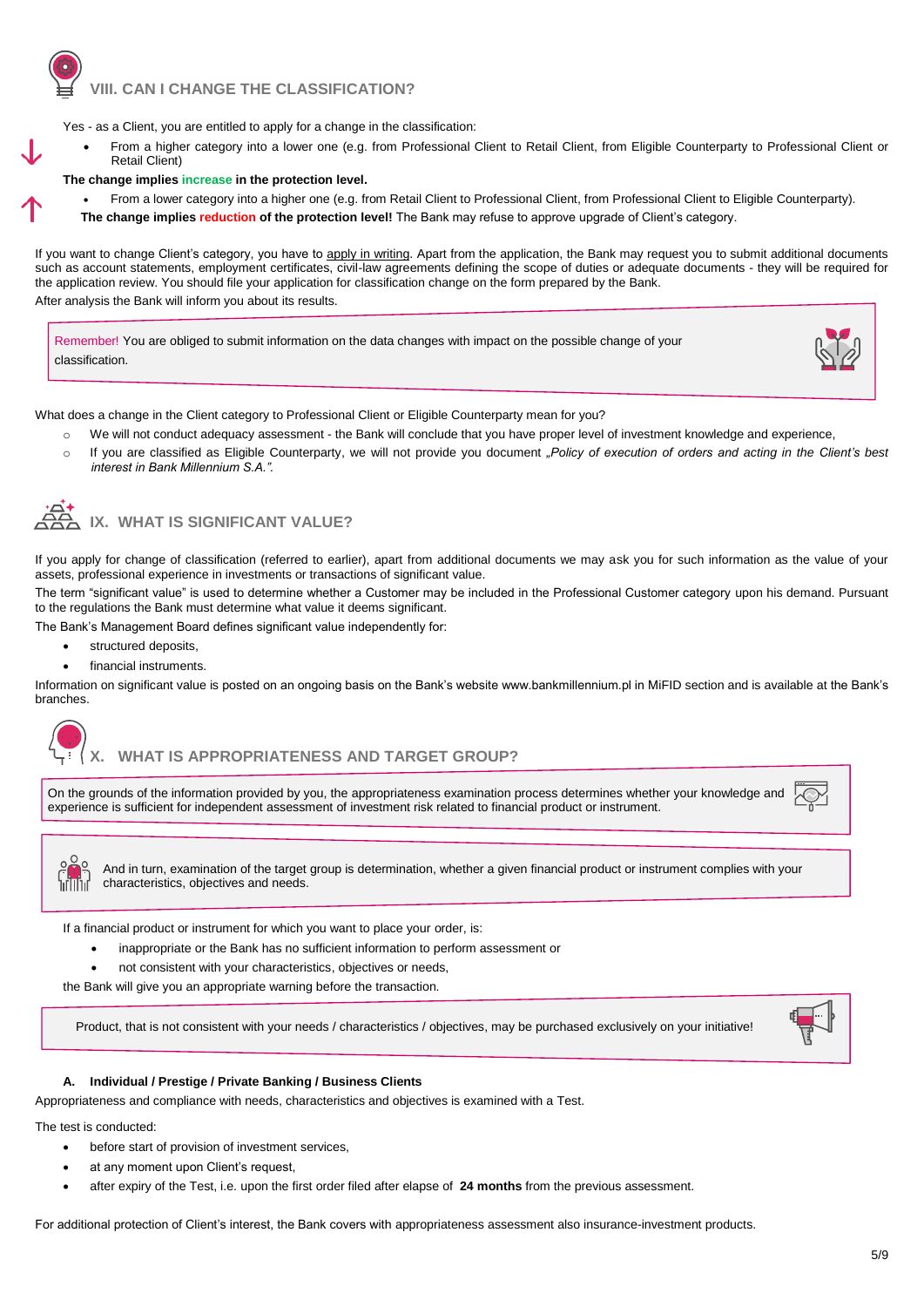

**At a Bank** branch dedicated to services for a given Client



**In Millenet** (exclusively for Individual /

Prestige / Private Banking Clients)

#### **B. Corporate Banking Clients**

In this segment, appropriateness is also assessed through filling out the Test.

- The test is conducted:
- before start of provision of investment services,
- at any moment upon Client's request,
- after expiry of the Test, i.e. when granting or renewing treasury limit after elapse of 24 months from the previous assessment or earlier.

The Bank examines, whether a given financial instrument is consistent with your characteristics, objectives and needs on the grounds of the information on:

- 1. current classification,<br>2. knowledge and exper
- 2. knowledge and experience,<br>3. capacity to incur losses and
- capacity to incur losses and your financial situation,
- 4. risk tolerance,<br>5. vour investme
- your investment objectives.

If the above assessment demonstrates that the product is not consistent with your characteristics, objectives and needs, the Bank shall refuse to conclude the transaction.



**XI. WHAT IS CONFLICT OF INTEREST AND HOW THE BANK PREVENTS IT?** 

Conflict of interest is a situation when there is a contradiction between:



How does the Bank deal with conflicts?

**Firstly** – analysis. In order to properly manage conflicts, the Bank must know what may cause them, for instance:

- **the Bank's** opportunity to obtain profit at the expense of loss incurred by **the Client**,
- focussing exclusively on the Bank's benefits at the expense of **the Client**,
- conducting by the **Bank** or its employees a competitive activity or activity similar to that of **the Client**,
- accepting by **the Bank** other considerations than standard fees or commissions for the services performed for **the Client**.

**Secondly** – identification. After a well-executed analysis the Bank knows what conflicts of interest may arise in its operations, in particular:

- the Bank's employee recommends the Client to buy a product that does not meet Client's needs the employee knows that by selling this product, the Bank will obtain higher income,
- the Bank grants financing to the company whose shares it then recommends to its Clients on the one hand the Bank knows the condition of the company, and on the other hand it sees no obstacles to selling the company's shares to Clients,
- the Bank recommends to its Client purchase of a specific financial instrument, however it gets rid of it, considering it too risky or loss making.

**Thirdly** – prevention. How does the Bank prevent identified conflicts?

- The Bank provides protection of the information classified as confidential or professional secret,
- the Bank does not accept and does not provide specific considerations that may be considered as prohibited,
- the Bank defines the principles on which its employees may perform transactions on financial instruments,
- the Bank employs experienced employees and supervises them on an on-going basis.

**Fourthly** – assessment. No system is perfect, the same applies to conflict management. Therefore, at least once a year, the Bank reviews the system and assesses its effectiveness.

Fifthly – conflict disclosure. Sometimes, even despite the best efforts of the Bank, some conflicts cannot be avoided. You will get such information about conflict on a durable medium (e.g. on paper).

What will such information contain?

- detailed description of the conflict,
- general nature and source of the conflict,
- description of the risk threatening the Client as a result of the conflict and steps taken by the Bank to limit the conflict.

If you are not our Client yet, then before concluding an agreement you must confirm receipt of such information. Otherwise we cannot conclude an agreement with you.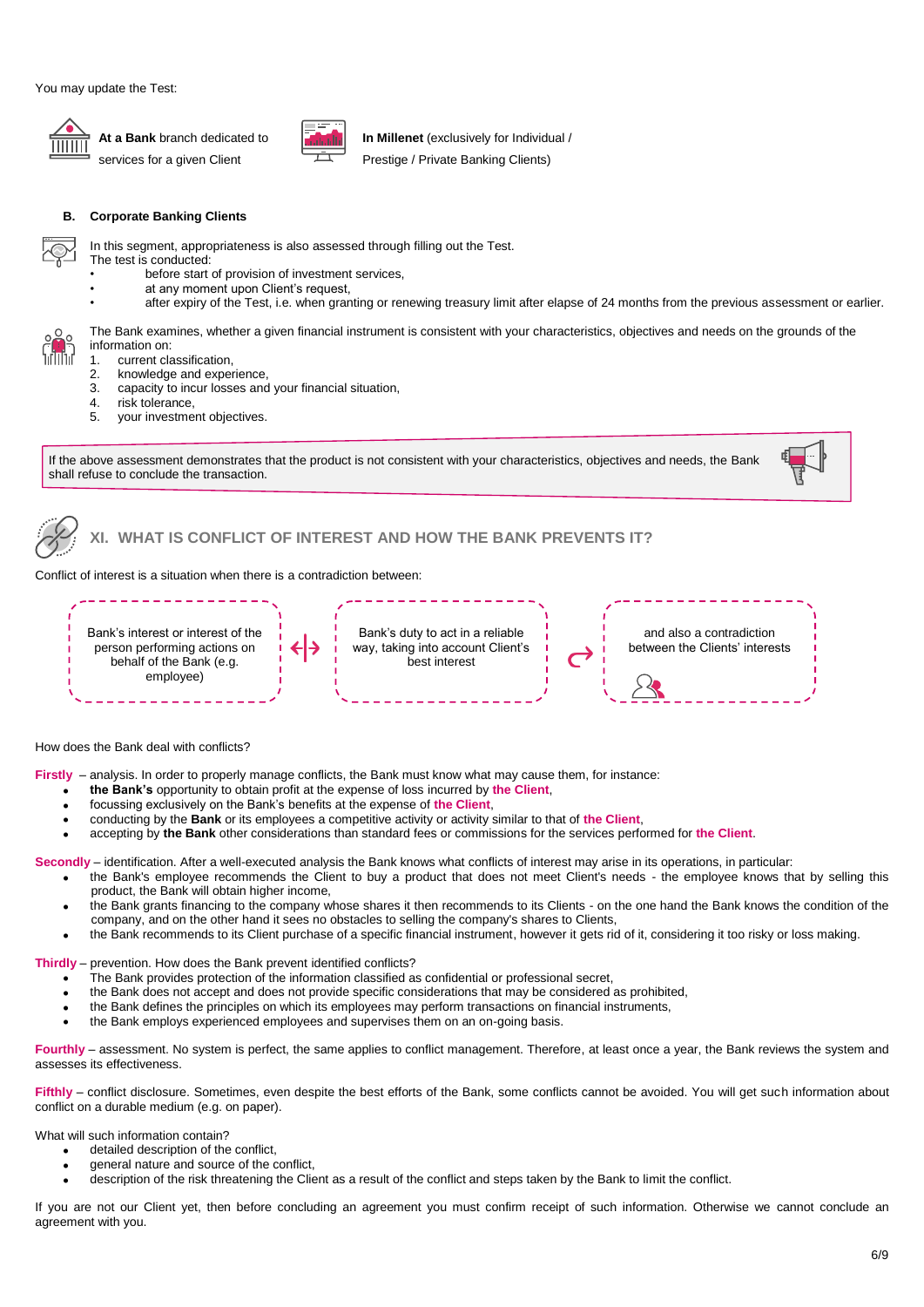If you are already our Client and you receive this information during the term of the agreement, you must confirm your willingness to continue the agreement. Until then we will have to suspend provision of the services related to the conflict.

Would you like to learn more about conflicts of interest and their management by the Bank? Please read *"Policy for counteracting conflicts of interest at Bank Millennium S.A."* – we will provide it at your request.



**XII. WHEN WILL I RECEIVE INFORMATION ABOUT COSTS?** 

The Bank will submit information about the costs and collected considerations:

- before conclusion of the transaction or agreement (in case of Corporate Banking Clients) the Bank shows the estimated costs,
- once a year the Bank provides information about the costs actually incurred by you in a given year (and the considerations the Bank charged to improve the quality of services provided).

Reports are submitted on a durable medium, e.g. paper or in the Millenet, if you have agreed to this.

If you want to learn more about the fees, commissions and other considerations, please review *"Policy of acceptance and transferring of fees, commissions and non-monetary considerations in Bank Millennium S.A.",* available on www.bankmillennium.pl website and at the Bank's **branches.** 



You may file your claim:

**Personally,** at the Bank's branches (in writing or orally)

| $\overline{a}$ | Over the phone (on |
|----------------|--------------------|
|                | the info line      |
|                |                    |

indicated below)



**By mail (**to the address of the Bank's head office, with annotation "Claims")

In the claim you should state your identification data and expectations regarding the claim.



.

#### CLAIM PROCESSING TIME

The Bank shall process your claim as soon as possible, not later than **within 30 days** from receipt of the claim by the Bank.

We will reply to your claim in writing or by means of another durable information carrier. Upon your request we may reply by means of email or text message.

In particularly complex cases, the term allocated for claim processing may be extended but not more than up to 60 days. In such a case, we will inform you accordingly indicating:

- expected date for reply delivery,
- reasons of the delay,
- the circumstances, which must be yet determined to process the claim.

The Client has an option to file claim directly to the Bank or file the case to general court.

Moreover, if you are:

- Individual / Prestige / Private Banking Client or
- Client who is a natural person, a sole trader or a partner in civil law partnership,

you have the right to file the case to:

- Banking Consumer Arbitration, which operates at the Polish Bank Association and was appointed to settle disputes between clients of banks and the banks,
- City and County Consumer Ombudsmen,
- Financial Ombudsman.



#### **XIV. DOES THE BANK REGISTER TELEPHONE CALLS AND EMAIL CORRESPONDENCE?**

The Bank registers all telephone calls and correspondence (including e-mails) between the Client and the Bank, which end or may end with placing an order.

Upon your request the Bank will provide you the copy of conversation recordings or correspondence. You may submit your request within a period of five years and the period for filing requests starts on the first day of the new year after the registration (unless otherwise required by the law), e.g., if you filed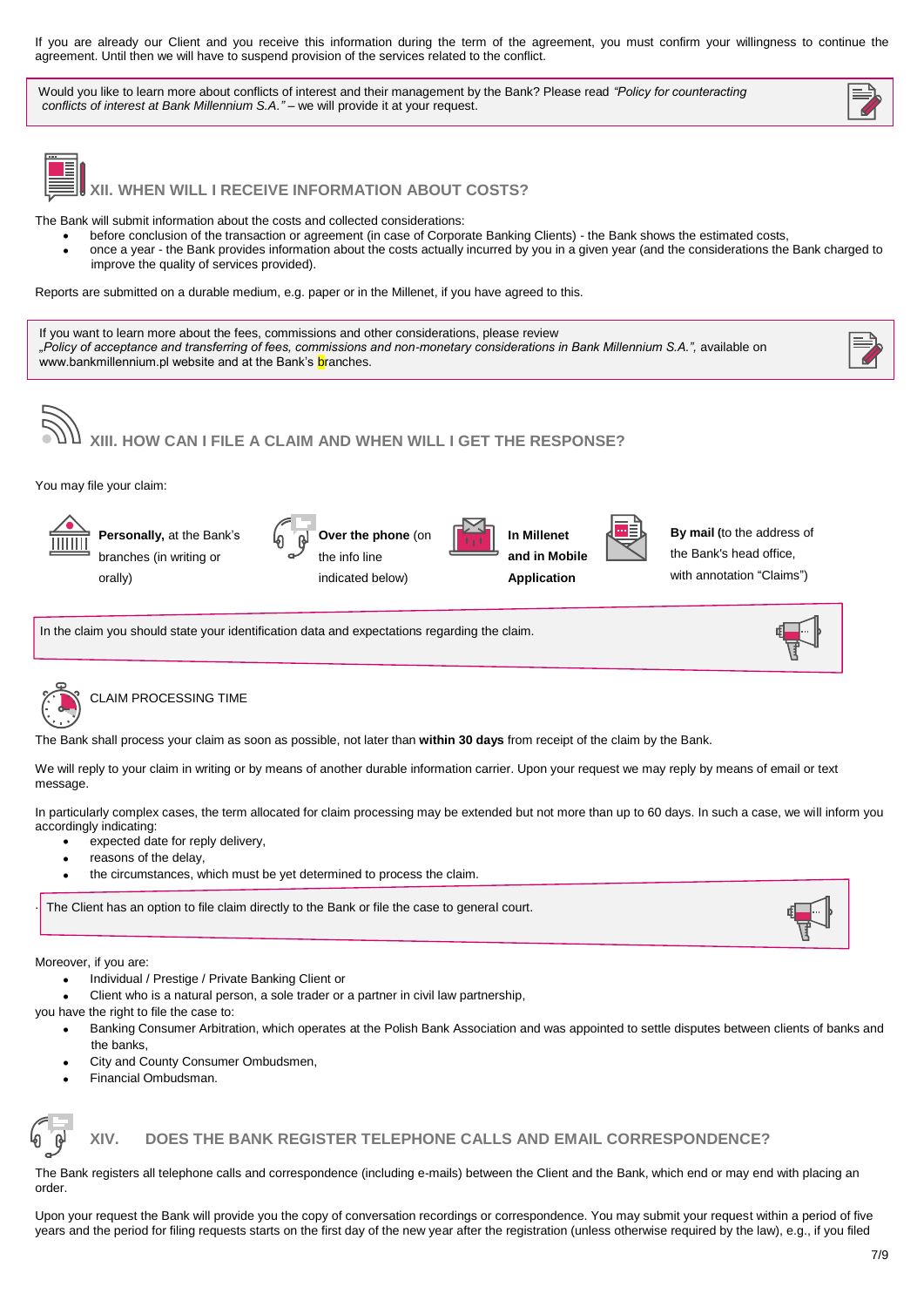#### your request on May 23, 2018, the 5-year period starts on 1 January 2019.

The right to request submission of the copy of conversation recordings or correspondence concerns the records made since 3 January 2018.

**Remember!** The Bank may charge a fee, as per the Price List, for providing registered communication.



# **V. WHAT WILL I FIND IN THE REGULATIONS AND PRICE LISTS?**

Proper regulations and price lists define i.a.:

- amounts and principles for collecting fees and commissions,
- principles of the Bank's operations for individual financial instruments and products,
- summary description of the actions taken by the Bank to protect assets stored within the dedicated custody activity,
- information on the security systems used for stored and registered assets,
- detailed principles for accepting and processing claims.

### **XVI. INFORMATION ABOUT THE BANK**

#### **1. Full Name of the Bank and the name of the dominant entity in the Capital Group to which the Bank belongs**

#### **1- NAME OF THE BANK**

Bank Millennium Spółka Akcyjna with head office located in Warsaw, ul. Stanisława Żaryna 2A, entered into the Register of Entrepreneurs of the National Court Register maintained by District Court for the Capital City of Warsaw, XIII Economic Division of the National Court Register under the number KRS 0000010186, NIP 526-021-29-31. Equity PLN 1 213 116 777.00, paid in full.

The Bank was established in the form of a joint stock company on 7 June 1989, initially under the name of Bank Inicjatyw Gospodarczych BIG S.A. (BBG). In 1997 BIG merged with Bank Gdański S.A. and the business name was changed to BIG Bank GDAŃSKI S.A. (BBG). On 23 December 2002 the Bank's business name was changed to its current form - Bank Millennium S.A.

#### **2- SHAREHOLDING**

The Bank is a public company whose shares are traded on the main floor of the Warsaw Stock Exchange. **The dominant entity of Millennium Bank Capital Group is Banco Comercial Português with head office in Lisbon.**

Current information about the Millennium Bank Capital Group is available on the Bank's website.

#### **2. Client direct contact with the Bank**



Bank Millennium S.A. ul. Stanisława Żaryna 2A 02-593 Warsaw

#### **3. Client communication channels at the Bank**

To contact the Bank, the Client can use the following telephone numbers: